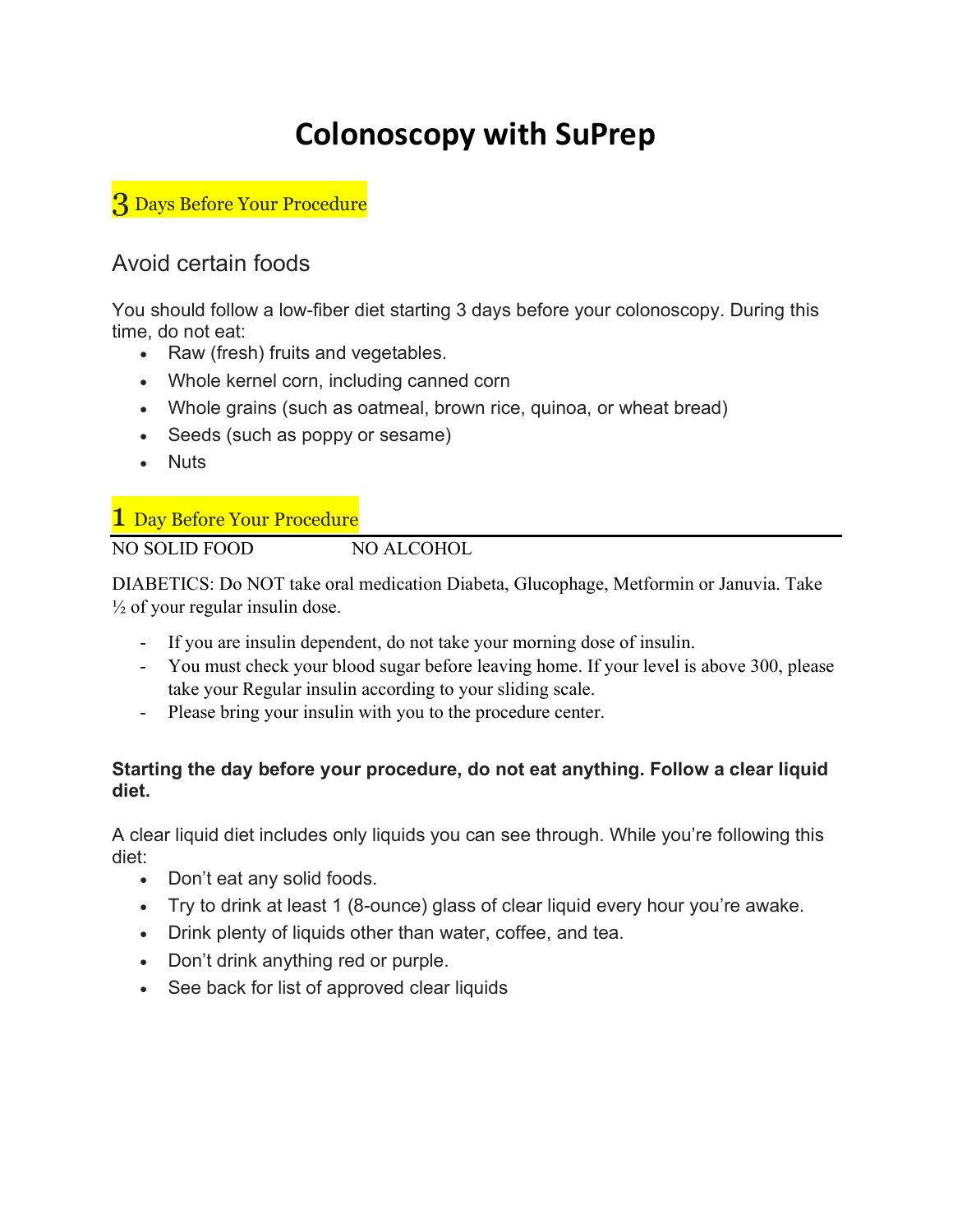## APPROVED CLEAR LIQUIDS – No RED or PURPLE

- Gatorade or PowerAde
- Clear broth or bouillon chicken or beef
- Coffee or Tea (no milk or non-dairy creamer)
- Carbonated and Non-carbonated beverages
- Kool-Aid or Crystal Light
- Strained Fruit Juices
- Jell-O, Popsicles or Italian Ice

## SUPREP bowel preparation

You will drink a large amount of cool liquid for your SUPREP bowel preparation. This may cause bloating or discomfort in your abdomen (belly), nausea, or a headache. These things aren't cause for alarm. If you have pain in your abdomen or vomit, call your doctor.

Do your SUPREP bowel preparation in 2 parts.

#### At 5:00 PM the evening before your procedure, start drinking the first part of your SUPREP bowel preparation.

Empty 1 (6-ounce) bottle of SUPREP liquid into the mixing container.

- 1. Add cool drinking water up to the 16 ounce line on the container. Mix.
- 2. Drink all of the liquid in the container.
- 3. Drink 2 more 16-ounce containers of water (32 ounces total) over the next hour. You don't need to drink the water all at once, but it's important to finish all 32 ounces over the next hour.
- 4. After you finish all 32 ounces of water, you can keep drinking other clear liquids until 3 hours before your scheduled arrival time.

## The Day of Your Procedure

#### NO SOLID FOOD NO ALCOHOL

DIABETICS: Do NOT take oral medication Diabeta, Glucophage, Metformin or Januvia. Take  $\frac{1}{2}$  of your regular insulin dose.

- If you are insulin dependent, do not take your morning dose of insulin.
- You must check your blood sugar before leaving home. If your level is above 300, please take your Regular insulin according to your sliding scale.
- Please bring your insulin with you to the procedure center.